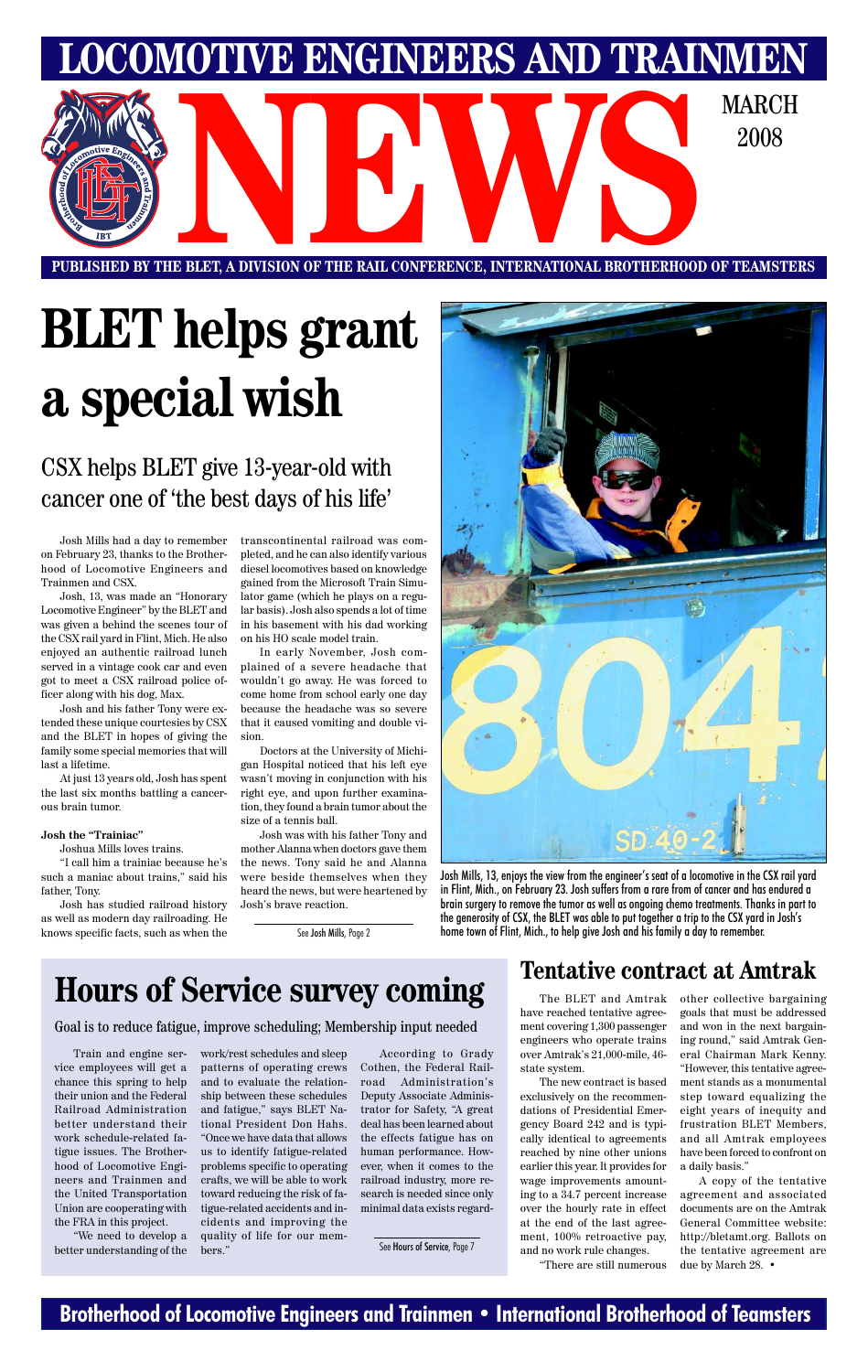### **BLET NEWS**

"He just said, 'Hmm, my first tumor,'" Tony said.

The tumor, called glioblastoma multifome, was not a solid mass that could easily be removed. Tony said it was the most aggressive type of brain tumor and compared it to paint being poured over the brain — a spreading mass that would be difficult to remove.

Doctors rushed to perform emergency surgery and warned that it could cause paralysis, blindness and even brain damage. But when Josh emerged from nearly seven hours of surgery, he was hungry and ready to sit up.

"I know I've witnessed a true miracle," Tony said. "There's no other way to explain it."

The surgery was followed by several weeks of chemotherapy treatments, and Josh bears a large scar from the surgery.

#### **Reaching out to the BLET**

It was against this backdrop that Josh's uncle, Charles Nichols, e-mailed the Brotherhood of Locomotive Engineers and Trainmen.

"My nephew, who is 13, is a lover of trains and railroading," Nichols wrote. "About one week ago, he was rushed to the University of Michigan Hospital af-

ter a tumor in his brain was discovered. The tumor was removed, but unfortunately, it is cancerous. Do you know of a locomotive school that I could contact that would give my nephew an honorary degree as a locomotive engineer? I am sure that this would bring some joy to my young nephew."

The request touched the hearts of many BLET officers and staff, including BLET National President Don Hahs. President Hahs instructed his staff to not just accommodate the request, but to give the young man and his family a special day that they would cherish forever.

The Mills family lives in Swartz Creek, Mich., just a few miles from the CSX yard in Flint. The idea emerged to see if CSX would be willing to host Josh and his dad for a visit.

It was decided that if the Mills were to visit the rail yard, then safety would be of the utmost importance. As a result, calls were made to Larry James, a member of BLET Division 284 who resides in Parkersburg, W.Va. and is the BLET System SENSE Coordinator at CSX.

Brother James took the request to the highest levels at CSX. Once it was assured that the BLET would adhere to the strictest of safety standards, and after stressing that the visit would be a special occasion only for these circumstances, Tony L. Ingram, Executive



Vice President and Chief Operating Officer at CSX, granted approval for the visit.

#### **A Day To Remember**

Accommodations were made to host Josh and his father on February 23.

When Josh and his father Tony arrived at the CSX yard office in Flint, they were both presented with striped CSX locomotive engineer caps by Bud Morse, SENSE Safety Coordinator on CSX's Chicago Division and a member

Josh pets CSX police dog Max under the control of CSX Officer Dan Elesone. Elesone is a 33-<br>Josh pets CSX police dog Max under the control of CSX Officer Dan Elesone. Elesone is a 33-<br> year railroad police veteran who began his railroad career for Penn Central.

of BLET Division 937 in Toledo, Ohio. As Josh put on the cap, the large scar left by the surgery to remove the tumor was visible, going from his right ear to the middle of his head.

Brother Morse

also presented Josh with a specially engraved CSX pocket watch.

John Bentley of the BLET National Division Public Relations Department presented Josh with a certificate naming him an "Honorary Locomotive Engineer." The certificate was mounted on a plaque and was signed by President Hahs, First Vice President Ed Rodzwicz and National Secretary-Treasurer Bill Walpert. The National Division also gave Josh a BLE History Book along with a North American railroad atlas and a field guide to diesel locomotives. Dan Elesone, a CSX K9 officer and 33-year railroad veteran, introduced Josh to his dog Max inside the yard office. A German Shepherd born and trained in Czechoslovakia, Max weighs about 80 pounds and only understands commands in German or Czech. Max performed several "sit" and "stay" commands for Josh while Elesone explained the duties of railroad police and K9 officers. Later, Elesone took Josh for a ride in his police car and helped Josh write out a ticket to his dad for "making him do his homework."

Next on the agenda was lunch. Brother Morse said members of the BLET and United Transportation Union have a good working relationship in the Flint area. When Morse discussed the special visit for Josh during a safety meeting, UTU members volunteered to help.

"These are all family men with children of their own," Brother Morse said. "When it comes to something like helping Josh, everyone really comes together."

Ken Lewis, the UTU safety chair-

man for the area, volunteered to fire up the railroad's old cook car. The car, used during World War II to feed soldiers traversing the country on troop

trains, has been in the Flint yard for many years. Lewis said the car was originally built for the Pere Marquette Railroad and has been used recently for safety committee meetings.

On behalf of the UTU, Lewis presented Josh with a railroad lantern,

binoculars, hats, and several other train-themed gifts.

Due to cold temperatures, UTU volunteers began manning the cook car on February 22, so that it would be warm enough for Josh's visit on February 23. The volunteers started a fire in the cook car's wood burning stove and tended to it all day and all night. The stove is the cook car's only heat source, and it is also where UTU volunteers prepared a lunch of hamburgers and hot dogs for Josh and his dad.

"Not very many people can say they've eaten lunch in an authentic railroad cook car," Brother Morse said.

The final part of the tour was Josh's favorite of the day — a tour inside of

### Josh Mills

Continued from Page 1

# **BLET helps 13-year-old cancer patient**



Josh and his father Tony show off their gifts; A lantern from the UTU, a certificate from the BLET making Josh an Honorary Locomotive Engineer, and several books from the BLET National Division.

See Josh Mills, Page 3

**"Thank you for giving**

**Josh one of the best**

**days of his life."**

— Tony Mills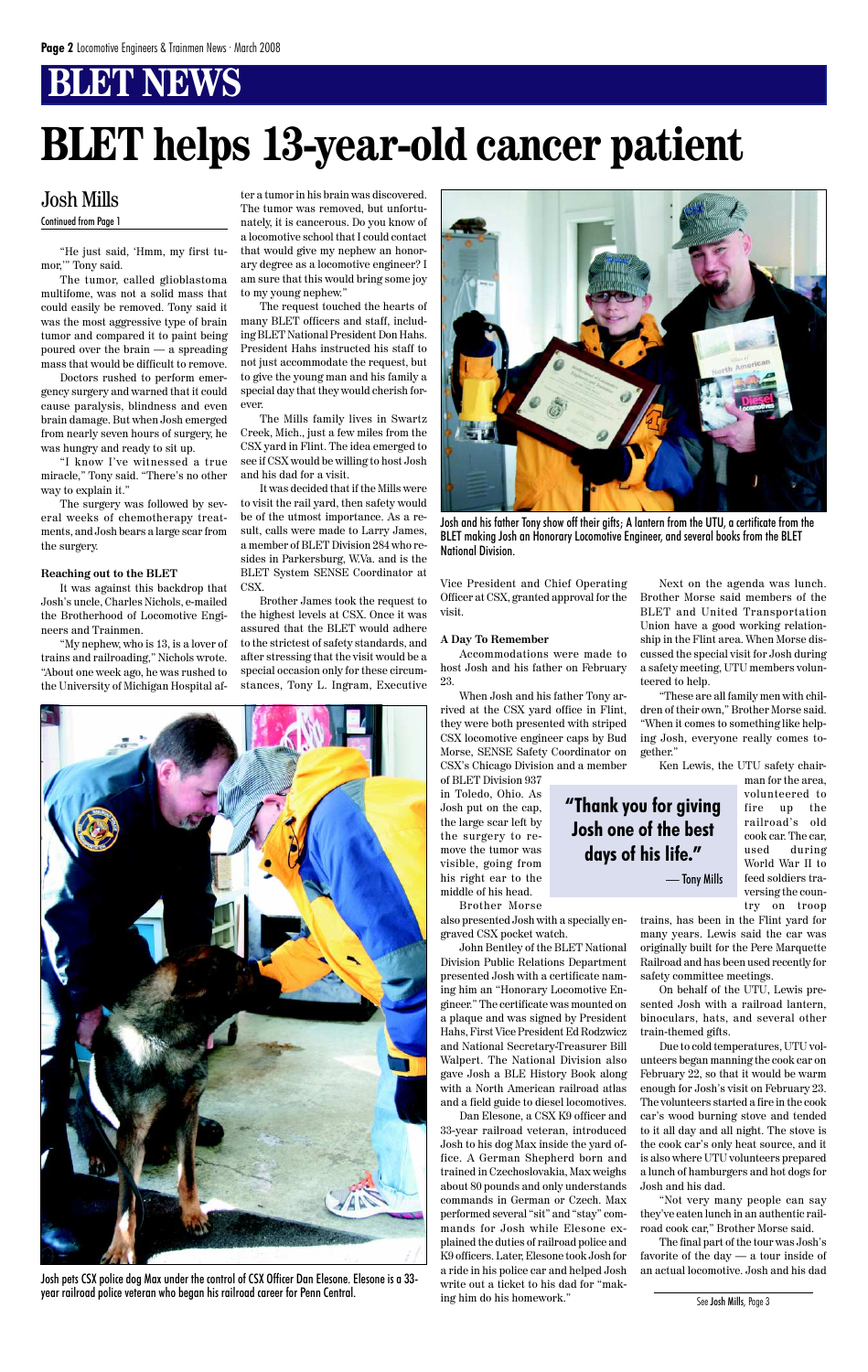## **BLET NEWS**

were given safety glasses, ear plugs and gloves before entering the rail yard.

Josh was familiar with many of the controls because of his knowledge of the Microsoft Train Simulator game. He was allowed to sit in the engineer's seat where he was shown the throttle, speedometer, and other aspects of the engineer's control panel. Josh enjoyed blowing the locomotive's horn.

Others who helped make Josh's special day such a success were: CSX

Trainmaster Mike Lakel; Dave Norman, Local Chairman of Division 304 in Saginaw, Mich.; UTU Member Carl Bunzo; and UTU member Dick Berdt, who volunteered as the chef in the cook car.

#### **After The Visit**

Following Josh's special day on February 23, he was scheduled to begin another round of five chemotherapy treatments from February 25 through February 29. Another five days of treatments are scheduled for March. The new chemo will be twice as powerful as the treatments he received following his November surgery.

Josh's dad Tony expressed profuse thanks to Tony Ingram and CSX for their willingness to open their train

### Josh Mills Continued from Page 2

*(Editor's Note: The U.S. Railroad Retirement Board issued the following on March 7.)*

Starting in May, the U.S. Treasury will begin sending economic stimulus payments, often referred to as rebates, to more than 130 million individuals.

Most taxpayers do not need to take any extra steps to receive these payments. However, some railroad retirement annuitants, social security beneficiaries, and recipients of certain veterans' benefits, who might not otherwise need to file a 2007 tax return, must do so to receive the stimulus payment. The return must show at least \$3,000 in qualifying income.

Qualifying income includes social security benefits, the Social Security Equivalent Benefit (SSEB) portion of a railroad retirement tier I benefit, certain veterans' benefits and earned income, such as wages and net earnings from self-employment that are includable in income. For people filing joint tax returns, only a total of \$3,000 of qualifying income from both spouses is required.

To figure their qualifying income, annuitants who would not otherwise file a 2007 tax return should add together the following amounts:

• The SSEB portion of tier I benefits or special guaranty amounts reported in Box 5 of the 2007 Form RRB-1099, which annuitants would have received in

January 2008. (Do not include amounts reported on Form RRB-1099-R.)

• Social security benefits reported in Box 5 of the 2007 Form SSA-1099, which would have been received in January 2008.

• Veterans' benefits received in 2007, including veterans' disability compensation, disability pensions, or survivors' benefits received from the Department of Veterans Affairs.

• Wages reported on Form W-2.

• Net earnings from self-employment that are includable in income.

A Form 1040A illustration on the IRS Web site (www.irs.gov) shows the limited number of lines that need to be filled out by recipients of social security, railroad retirement and veterans' benefits who are not required to file an income tax return but are doing so to receive a stimulus payment. The key line for reporting 2007 benefits is Line 14a of Form 1040A. The IRS has advised that while this line only mentions social security, railroad retirement annuitants should use this line even if their only benefits were railroad retirement or veterans' benefits. In addition, taxpayers in these groups should write the words "Stimulus Payment" at the top of the Form 1040A.

The IRS is also reminding taxpayers with social

security, railroad retirement or veterans' benefits who have already filed but did not report their qualifying benefits on either Line 14a of Form 1040A (or Line 20a of Form 1040) that they may need to file an amended return in some situations to receive a larger stimulus payment. Taxpayers who already have filed but did not report these benefits can file an amended return by using Form 1040X.

Extensive and detailed information on the stimulus payments is available on the IRS Web site and annuitants are strongly encouraged to visit the site.

Individuals who need to file a return this year to receive a stimulus payment may be able to take advantage of thousands of free tax preparation sites nationwide for low-income and elderly taxpayers.

The Volunteer Income Tax Assistance (VITA) program provides help to low and moderate income taxpayers. Call 1-800-906-9887 to locate the nearest VITA site.

The Tax Counseling for the Elderly (TCE) Program provides free tax help to people age 60 and older. As part of the IRS-sponsored TCE Program, AARP offers the Tax-Aide counseling program at more than 7,000 sites nationwide during the filing season. To find an AARP Tax-Aide site call 1-888-227-7669 or visit the AARP Web site at www.aarp.org. •

# **Railroad Retirement annuitants must file a 2007 tax return to receive stimulus payments**

cook car's wood burning stove. **Right:** Josh behind the throttle.



### Register to vote in fall elections!

**https:// electionimpact.votenet.com/ teamsters/voterreg/index.cfm**

Registering to vote is now easier than ever for BLET members thanks to a new online service provided by the International Brotherhood of Teamsters.

Clicking the link provided will allow members to input their relevant personal information and mail their voter registration information to their local board of elections.

The BLET is urging all members to register and vote in the upcoming election in November of 2008.

With a labor-friendly Congress currently serving in Washington, D.C., it is of the utmost importance to elect a labor-friendly candidate for the White House. Registering to vote is the first and biggest step a BLET member can take toward reaching that goal.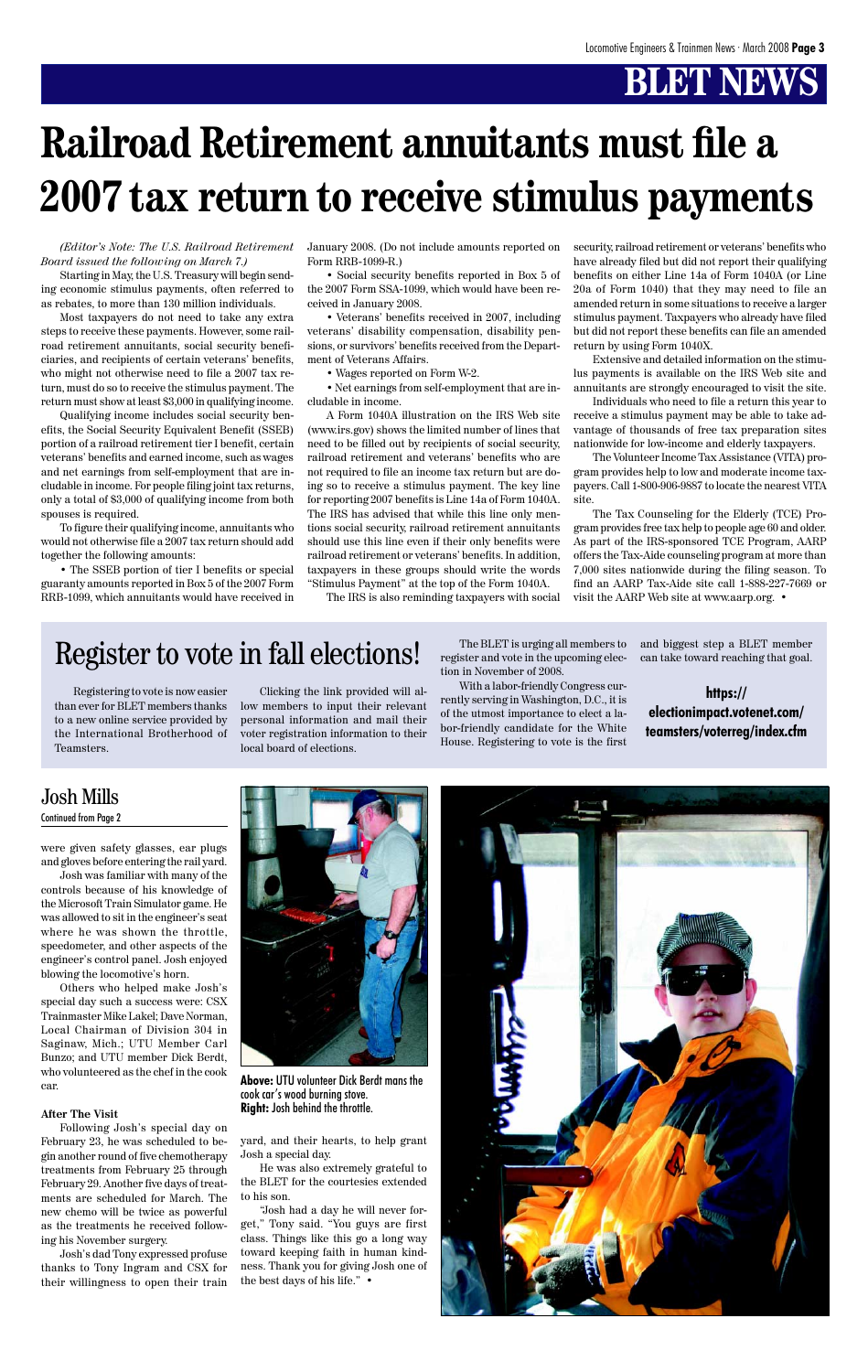## **BT NEWS**

Brother Arlin S. Todd was reelected by acclamation to the office of Chairman of the Louisiana State Legislative Board at quadrennial meetings in Shreveport, La., on February 27.

Brother Todd is a member of BLET Division 914 (Baton Rouge, LA) and joined the Brotherhood in May of1974. This is his second term as Chairman of the Louisiana State Legislative Board.

Also elected were: 1st Vice Chairman Joe Rinchuso, Division 219 (Shreveport, La.); 2nd Vice Chairman Steve Hariu, Division 636 (Lafayette, La.), Secretary-Treasurer Jimmy Fuller, Division 765 (Monroe, La.); Alternate Secretary/-Treasurer Steve Prator, Jr., Division 599 (Shreveport, La.); and Chaplain David Stockinger, Division 426 (Baton Rouge, La.).

Tolman; BLET Auxiliary National President Becky Schneider; Arkansas State Legislative Board Chairman Terry Todd; and Texas State Legislative Board Chairman Terry Briggs. Guest speakers included: Roosevelt Smally, President of the Shreveport/Bossier City AFL-CIO; and Tari Bradford, liaison for U.S. Senator Mary Landrieu of Louisiana.

In attendance were: BLET National Vice Presi-ern, Amtrak and Mid-South) and represents approxi-

dent and National Legislative Representative John mately 950 active and retired members. •

Representatives of BLET Designated Legal Counsel attended the meeting, including: Robert M. Tramuto of Jones and Granger; Tim Windsor and Fred Weaver of Rathmann and O'Brien; B.J. May and Clifton Starks for Hubbell, Peak, O'Neal, Napier and Leach.

The Louisiana State Legislative Board encompasses 13 BLET Divisions from six different railroads (CN, Union Pacific, BNSF Railway, Kansas City South-



**Front row:** Steve Hariu, La. SLB 2nd Vice Chairman; Joe Rinchuso, La. SLB 1st Vice Chairman; Arlin Todd, La. State Legislative Board Chairman; Jimmy Fuller, La. SLB Sec.- Treas.; and Steve Prator, La. SLB Alternate S-T. **Middle row:** Willie George; Terry Briggs, Texas SLB Chairman; and Marty Nichols, La. SLB Audit Committee Chairman.

**Back row:** Wil McGilvray; John Tolman, BLET Vice President

and National Legislative Representative; Dave Stockinger, La. SLB Chaplain; and Terry Todd, Arkansas SLB Chairman.

### **Todd reelected by acclamation in La.**

George Newman was reelected by acclamation as Chairman of the BLET Massachusetts State Legislative Board at quadrennial meetings on February 21. Brother Newman is a member of BLET Division 57 in Boston and he joined the BLE on August 1, 1984.

Dan Lauzon, Division 57 (Boston), was elected by acclamation to continue as 1st Vice Chairman; A.J. Murphy, Division 57 (Boston) was elected by acclamation as 2nd Vice Chairman; Joey DeBartolomao, Division 112 (Greenfield, Mass.), was elected by acclamation as Secretary-Treasurer; Steve King, Division 312 (Boston), was elected by acclamation as Alternate Secretary-Treasurer; and Tom Hebert, Division 439 (Allston, Mass.), was elected by acclamation as Alternate Second Vice Chairman.

Brother Walter J. Nutter, long time Secretary-Treasurer of the Board, declined to be nominated again as he is planning to retire before the current four-year term expires. Brother Nutter, a member of BLET Division 57 (Boston), has served the Board as an Alternate S-T and S-T since its inception in 1991.

The delegates enjoyed informative presentations from a number of distinguished speakers.

U.S. Congressman John Tierney (D-MA, Sixth District) spoke about the challenges labor faces on Capitol Hill and the importance of the upcoming elections. He said it is important to elect a labor-friendly candidate because the President makes so many decisions that impact labor. As an example, he said the next President will be able to appoint labor-friendly judges to the U.S. Supreme Court.

John Tolman, BLET Vice President and National Legislative Representative, stressed the importance of the BLET PAC fund and the upcoming Presidential elections in his address to the delegates.

Tom Pontolillo, the BLET's Director of Regulatory Affairs, also addressed the delegates and gave a detailed overview of new Federal Railroad Administration (FRA) regulations regarding switches, derails

and shoving moves. He told the delegates that there are some issues with the new regulations that are under appeal, both by labor and the carriers, so the regulation is not in final form yet. He said parts of the regulation are to become effective July 2008.

Les Fiorenzo, FRA Deputy Regional Administrator, Region 1, also spoke briefly regarding the new regulation. He emphasized that while railroad employees may be fined individually by FRA for violations, such fines will only occur if the employee made a "willful" violation.

Robert Naumes, BLET Designated Legal Counsel (DLC), spoke about the advantages to railroad workers using the DLC.

Harry Hoglander, Chairman, National Mediation

Board (NMB), addressed delegates for nearly an hour. He explained why the legislative process is so important, particularly the accessibility it provides. He also talked about the under-funding at NMB and the resulting case backlog. He discussed the Amtrak negotiations and how they dragged on for eight years, largely due to Amtrak's funding problems.

Massachusetts AFL-CIO President Bobby Haynes addressed the delegates. Although the BLET is no longer affiliated with the AFL-CIO at the national level, the Mass. State Legislative Board has an agreement with the AFL-CIO State Federation to cooperate whenever possible. Brother Newman is a Vice President with that State Fed and specializing on transportation issues. •



From left: John Tolman, BLET Vice President & National Legislative Representative; George Newman, Massachusetts SLB Chairman; Harry Hoglander, Labor Member, National Mediation Board; Dan Lauzon, Massachusetts SLB 1st Vice Chairman; and Tom Pontolillo, BLET Director of Regulatory Affairs.

## **Newman reelected by acclamation in Mass.**

Members of BLET Division 385 in Toledo, Ohio, are organizing a fundraiser to help a member with his son's mounting medical expenses.

J.E. Swoap of Division 385 and his wife Karlyn have four children, including a 4 year-old-son named Ty. Ty suffers from Treacher Collins Syndrome, a condition that causes facial deformities, breathing problems, hearing problems, and a host of other related issues. In his four years, Ty has undergone 13 surgeries, including operations to open breathing passages and jawbone reconstruction — all related to the Treacher Collins Syndrome. Many of Ty's medical needs aren't covered by insurance, and he is facing at least 10 more surgeries before he reaches maturity.

"Without medical attention, Ty would face life threatening health issues," said Tim DuBois of Division 385, who is helping to organize the fundraiser. "Ty is a happy, compassionate and determined child. He has overcome many challenges in his four years of life."

To help the Swoap family, Division 385 is organizing a fundraiser, "Ty's Magical Night of Hope." The event will be held on April 12 at the D.C. Ranch in Perrysburg, Ohio, from 6 p.m. to 11 p.m. Tickets to the fundraiser are \$20 per adult, \$5 per child under age 12.

According to Brother J.T. Falk, a member of Division 385 and co-organizer of the event, Division 385 has created a website for people to learn more about Ty and Treacher Collins Syndrome, http://www.TySwoap.com.

Tickets for the fundraiser must be purchased by April 4, and are available through the TySwoap.com website. Members who would like to help but cannot attend the fundraiser can make donations through any Key Bank Branch to the Ty Swoap Benefit account. A flyer for the event is available for download at:

http://www.ble-t.org/pr/pdf/ TySwoapFlier.pdf •



### **Div. 385 organizes fundraiser for 4-year-old son of BLET member**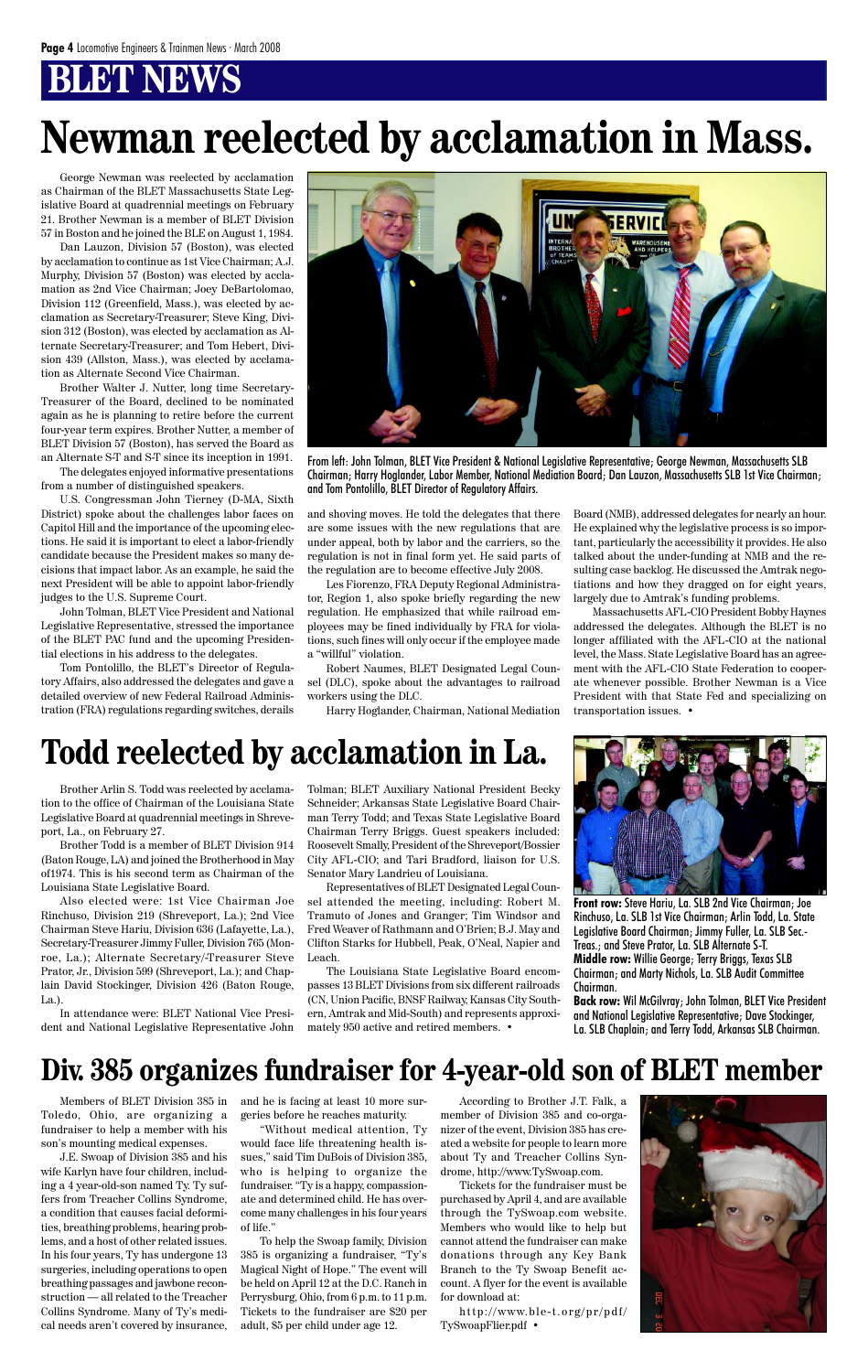## **BT NB**



| Name:                        |                                           |                    |                                                                        |
|------------------------------|-------------------------------------------|--------------------|------------------------------------------------------------------------|
|                              |                                           |                    |                                                                        |
|                              |                                           |                    | State: Zip Code:                                                       |
| Division: BLET Title:        |                                           | $E$ -mail:         |                                                                        |
| <b>Home Phone:</b>           |                                           | <b>Cell Phone:</b> |                                                                        |
|                              |                                           |                    |                                                                        |
|                              | I plan to attend the following workshops: |                    |                                                                        |
| <b>Signal Diagnostics</b>    |                                           |                    |                                                                        |
| <b>Post Traumatic Stress</b> |                                           |                    | ______ Secretary-Treasurer _______________Local Chairman & Arbitration |

| <b>Registration*</b>                                         | <b>Attendees</b> | <b>Price</b>           | <b>Total</b>           |
|--------------------------------------------------------------|------------------|------------------------|------------------------|
| (Includes breakfast Mon.-Fri.; Sunday welcome reception;     |                  |                        |                        |
| Monday poolside BBQ; and Lunch Monday, Tuesday and Thursday) |                  |                        |                        |
|                                                              |                  | $\omega$ \$120.00 = \$ |                        |
|                                                              |                  |                        | $\omega$ \$100.00 = \$ |
|                                                              |                  |                        |                        |
|                                                              |                  |                        |                        |
|                                                              |                  |                        |                        |
|                                                              |                  |                        |                        |
|                                                              |                  |                        |                        |
|                                                              |                  |                        |                        |

 $-$  Registration for the 2008 EUMA is limited to the first 250 who register!

*Please mail this form, along with check or money order payable to "EUMA 2008" to:* EUMA 2008, P.O. Box 13178, Toledo, OH 43613

**For additional information:** Contact EUMA Arrangements Chairman Rodney Cutlip, (419) 215-9683 or Co-Chairman Timothy DuBois, (419) 250-1848, or visit **www.EUMA2008.com**.

**Anyone needing transportation to and from Cleveland Hopkins International Airport... please let us know!!!**

**There is a CEDAR POINT trip on Wednesday... more details to come. Also, a FISHING CHARTER and much more activities for you and your family are currently in the planning stages!!!**

EUMA 2008 is fast approaching and getting closer every day. The convention, July 6 through July 11, 2008, is going to be one of the premier events of the year for BLET officers, members and their families.

This year's EUMA is being held along the shores of Lake Erie in Huron,

Ohio, at the Sawmill Creek Resort. The resort has 240 rooms and so far we have booked 135 of

those rooms — so they are going fast! This resort features an 18 hole Tom Fazio championship golf course; charter fishing originating from its marina; restaurants; shops; indoor/outdoor pools; exercise room; and tennis courts. Nearby is Cedar Point Amusement



heart of the Midwest.

Thus far we have trips planned for Cedar Point, a To-

ledo Mud Hens minor league baseball game, a golf outing and a charter fishing trip for the outdoorsmen. We are currently in the process of planning other activities including a hayride for kids and other kid activities based on participation.

## **Register early for 70th annual EUMA in Huron, Ohio**

### A welcome letter from 2008 EUMA Arrangements Chairman Rodney Cutlip

We think the agenda of meetings and workshops will be one of the best

and most diverse in recent years. It will feature for the first time, in the Local Chairman's workshop, arbitration from the inception at the local chairman's level up to and including arbitration at the General Committee level. For the first time ever, we are having a Post Traumatic Stress workshop and a Signal Tapes workshop. Other workshops include nuclear transport by rail, Federal Railroad Administration, Division Presidents, Secretary-Treasurer and Legislative.

We hope to see you and your families at this year's EUMA 2008 and thank you for letting me serve you as this year's Chairman. Please visit euma2008.com to make your reservations and register for the convention. Also this year those that want to pay online can with our pay pal account.

See you at the Roller Coaster Capital of the World!

Sincerely, **Rodney Cutlip EUMA 2008 Arrangements Chairman www.EUMA2008.com**





Aerial view of Cedar Point. Image courtesy Cedar Point Amusement Park/Resort.

EUMA guests who visit Cedar Point will be able to enjoy a ride on the famous Cedar Point & Lake Erie Railroad. This 2-4-0 coal fired steam locomotive, nicknamed Myron H., was originally built in 1922 by the Vulcan Iron Works in Wilkes Barre, Pa. Myron H. is lead locomotive today for all operations at Cedar Point. Image courtesy Cedar Point Amusement Park/Resort.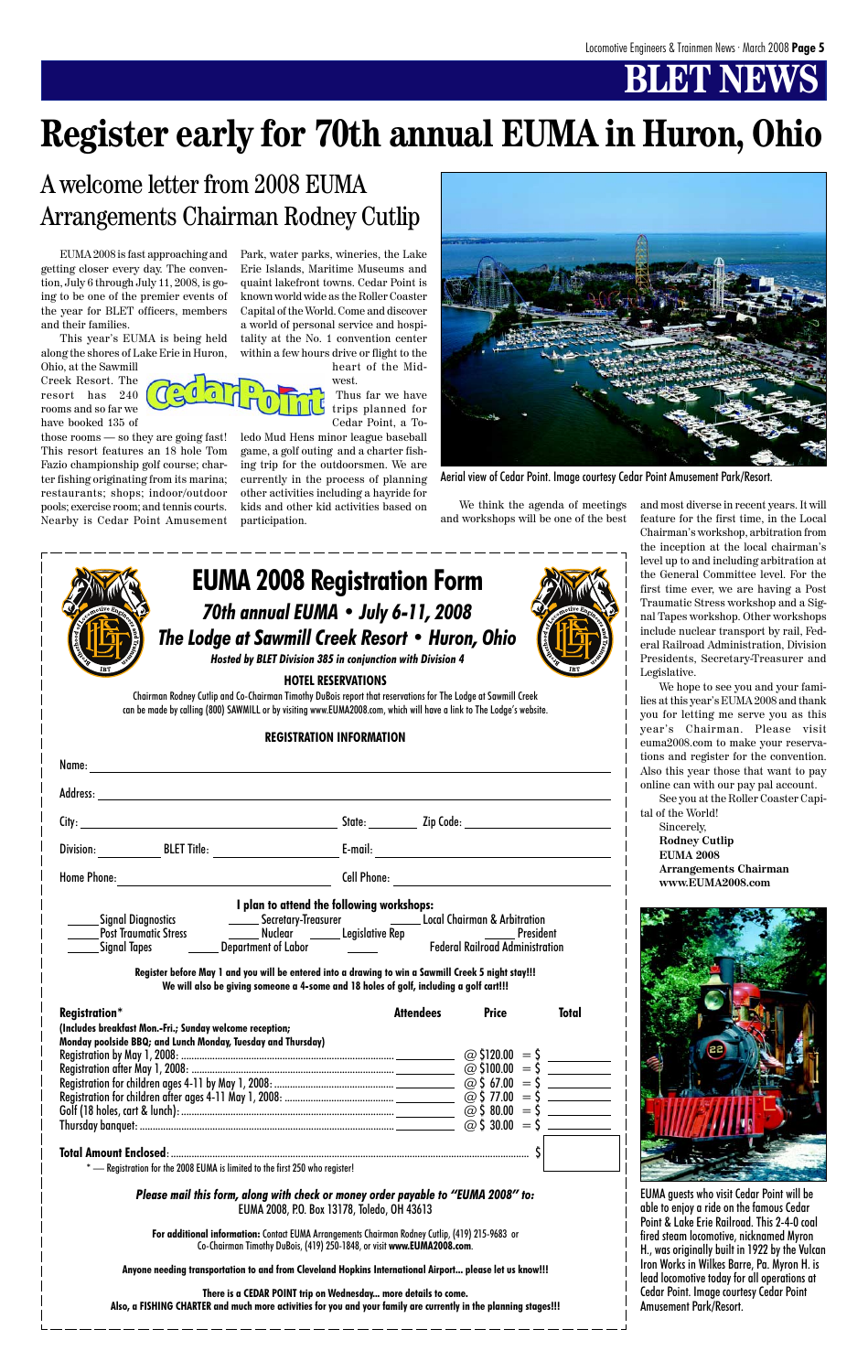## **BT NBWS**

The last time voters had a chance to send the country in a new direction it didn't work out so well. With the economy in shambles, a continuing jobs exodus and a president who remains shamelessly ignorant to the woes of working families, George Bush led us down the wrong fork in the path.

The 2008 presidential election is our opportunity to choose a new direction, a new path.

Barack Obama is the one candidate who is best suited to lead our country in such a direction.

After polling our membership and surveying our regional and local leaders, the 1.4 million member Teamsters Union is proud to endorse Senator Obama in his bid to become president of the United States.

This endorsement begins a partnership to change America. Together, we will reinvent the political process and fight to give a voice to working families who have been ignored by George Bush and the Republican Party for the past eight years.

We have had the opportunity to talk candidly with Sen. Obama on several occasions about the many needs of working Americans. To that end, Senator Obama agrees with a core group of legislative goals that are essential to our union and to the well-being of our country's workforce.

The Employee Free Choice Act is true labor law reform that will protect the rights of workers and strengthen their ability to join a union and negotiate a first contract. Enacting this legislation is a top priority of Senator Obama—he even co-sponsored the legislation in the Senate. Seventy percent of Americans would join a union if given a fair chance to do so—a level playing field. The Employee Free Choice Act does just that. It gives workers the opportunity to join together and form a union without employer intimidation, threats or retaliation. Together with

Senator Obama and a pro-worker, procloture Senate, we will win EFCA for America's workers.

Senator Obama also understands that America needs fair trade policies that will create a level playing field with our trading partners. He understands that the corporate race to the bottom has had a devastating impact on our economy and our communities. Senator Obama also understands that the trade policies of the Bush administration have done nothing to raise the standards of workers globally. We will work together to achieve a better balance—to keep good jobs in America and to raise wages, establish benefits and improve working conditions for workers abroad.

He understands what real people are going through. He will fight for an improved health care system, retirement security and good jobs. He will join us in our commitment to rebuild our nation's transportation infrastruc-



ture and will make appointments that make sense — people who will protect workers. In his administration, Senator Obama will ensure our toys and food are safe, that the Environmental Protection Agency actually protects the environment, enforce worker safety laws and wage and hour laws.

The Teamsters Union has been very fortunate during this election season as every candidate has been a friend of working families. Unlike recent elections, much of the debate has centered on the challenges working-class Americans face and the solutions to those challenges.

It is a debate worth having and it is a battle that requires the resources of our entire nation.

Let's join together and change the direction of our great nation. Let's choose the alternate path. Let's elect Barack Obama!

**James P. Hoffa General President**

| <b>SMA 2008 Registration Form</b>            |  |
|----------------------------------------------|--|
| 81st annual Southeastern Meeting Association |  |
| Montgomery, Ala. • June 15-20, 2008          |  |

#### **HOTEL RESERVATIONS**

Visit www.HiltonFamily.com/grouppage to make your reservations, or you can call 1-800 EMBASSY or (334) 269-5055. Be sure to use group code "SMA" to get the discounted room rate of \$119 per night. Cut off date is June 1, 2008.

#### **REGISTRATION INFORMATION**

Regular registration (prior to April 30, 2008) is \$80.00 per person. There is an additional \$20 charge for SMA dues, which all BLET members must pay in addition to the \$80 registration fee. Reservations made after April 30, 2008, will be charged an additional \$20.00 per person. Due to the nature of the events planned, an early head count is required.

|  | If you are interested in any of the following activities, please indicate the number attending<br>so we know how many plan to participate (additional fee may apply):<br>$\frac{1}{2}$ . The set of $\frac{1}{2}$ is the set of $\frac{1}{2}$ |  |
|--|-----------------------------------------------------------------------------------------------------------------------------------------------------------------------------------------------------------------------------------------------|--|

1. Golf on your own, \$55 green fee & cart (June 15) 2. Victory Land dog race track (June 16)

6. Old Alabama tour, historic downtown tour, lunch (June 18) 7. Montgomery Biscuits baseball game and dinner (June 18)



## A message from Teamsters General President James P. Hoffa

GA-23111 Continued from Page 7

### **UnitedHealthcare announces changes**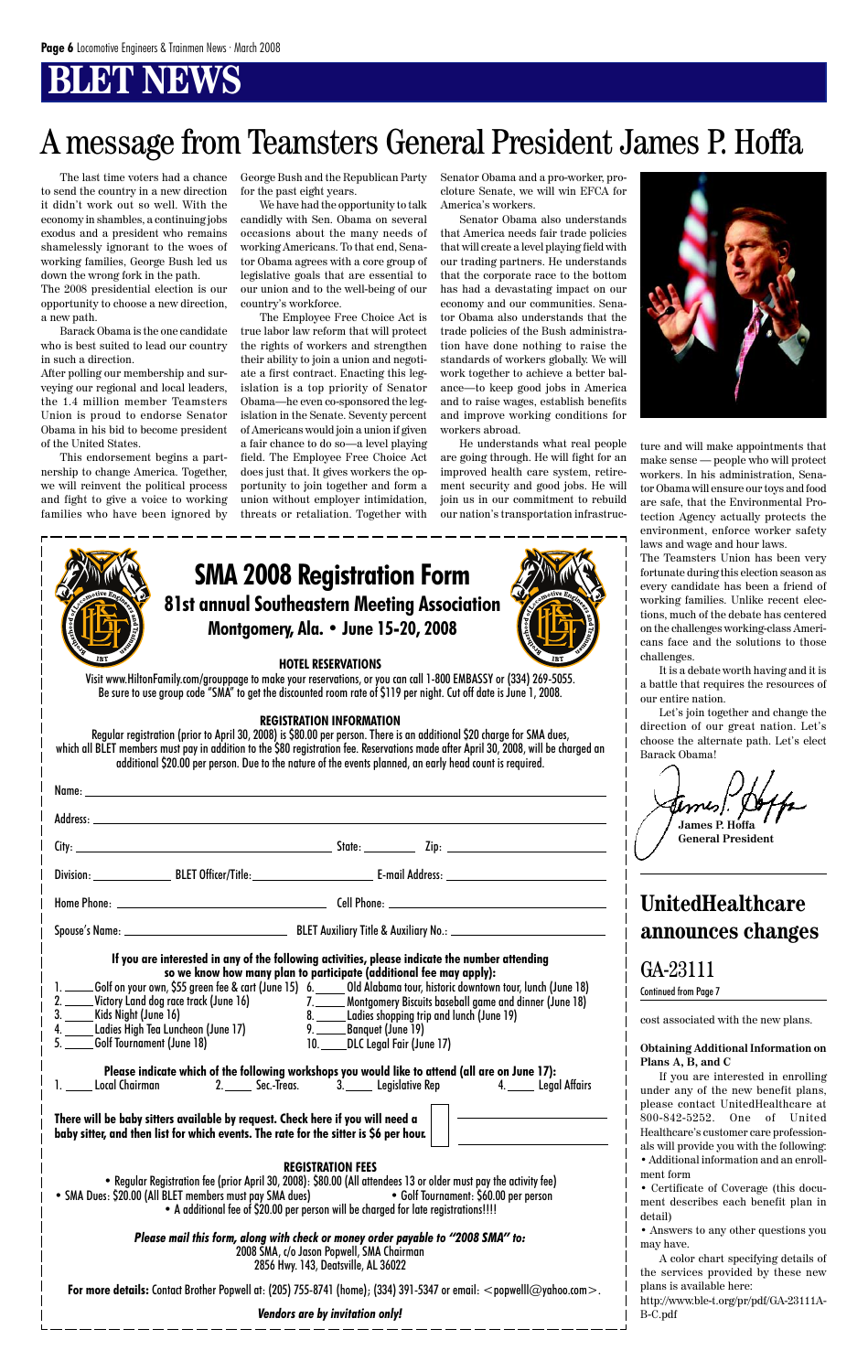Locomotive Engineers & Conductors Mutual Protective Association

535 Griswold • Suite 1210 • Detroit, MI 48226-3689 **(800) 514-0010 • (313) 962-1512**





*Job Protection Headquarters for Transportation Employees Since 1910*

## **BLET NEWS**

ing work/rest habits of railroad employees.

"At the FRA, we believe ef-

fective safety programs must be based on facts," Cothen added. "By cataloging the work/rest histories of train and engine service employees across the nation, the BLET and the UTU are helping to provide that critical data. No doubt this study will allow us a greater understanding of the impact fatigue has among operating crews and help point the way for future fatigue reduction strategies."

The independent study, sponsored by FRA and conducted by Foster-Miller, Inc. of Waltham, MA, will ask about 800 union members countrywide, who will be randomly selected from both unions' databases, to fill out work/sleep diaries for two weeks. Participants will receive a small diary

in the mail where they will record their work and sleep times and note how well they slept and how alert they feel each day. They will also be asked to fill out a companion background survey. Those who complete and submit their diaries and questionnaires to Foster-Miller will receive a \$75 gift certificate as thanks for participating in the survey. Mailing of the surveys to the members selected to participate will begin shortly after the change from standard time to daylight savings time on March 9th. Results from the completed study will be reported to the BLET, the UTU, and the FRA only as a whole, not individually. Foster-Miller will delete the names of all participants once the data has been compiled and participants have received their gift certificates.

The diary asks participants to record when they

### Hours of Service Continued from Page 1

slept. It also asks participants to rate how easy it was to fall asleep, how easy it was to get up, and how well they slept. It also asks participants to include any naps they take.

It also asks participants to

record how they are feeling during the work day. How do you feel when you report for work? Do you feel sleepy when you finish your work? How long did you work? Was there any limbo time or period of interim release in addition to regular work?

The overall purpose of the study is to develop a better understanding of work/rest schedules and sleep patterns of train and engine service employees and to look at the relationship between these schedules and how alert or sleepy people are feeling.

Results of the survey will be published next year in the *Locomotive Engineers and Trainmen News*. •

Frederick C. Phelps, a member of the Brotherhood of Locomotive Engineers and Trainmen, was killed in the line of duty on March 5 as he was crushed between two railroad cars while making a delivery.

Brother Phelps, 55, died about 9:20 p.m. on March 5 at Lakeside Foods Co. according to the Sheboygan County Sheriff's Department. Emergency medical personnel pronounced him dead three minutes after a 911 call was placed, according to the Fond du Lac Reporter newspaper.

Phelps, an employee of the Wisconsin & Southern Railroad, belonged to BLET Division 184 in Schiller Park, Wisc. Prior to working at the Wisconsin & Southern, Brother Phelps was a conductor for the CN/Wisconsin Central. He was dismissed by the CN, but maintained his BLET membership and he continued to receive representation from the BLET's CN/WC General Committee of Adjustment. His arbitration case was just heard a few weeks ago, according to Paul Aird, Legislative Representative of BLET Division 173 (Fond du Lac, Wisc.).

Brother Phelps entered into the United States Navy in 1972 and was honorably discharged in 1976. He worked on his family farm for many years until he entered into the Peace Corps where he taught agriculture in Honduras from 1984 until 1989. He married Sara E. Puerto Flores on March 1, 1996 in Honduras.

He is survived by his wife Sara; two sons Jeffrey J. Phelps and F. Quincy Phelps of Whiting, Ind.; three daughters Millicent C. Phelps and Jennifer M. Phelps both of Whiting, Ind. and Cresent V. Harris of Jacksonville, Fla.; his mother Alice H. Phelps and her companion Donald Backus of Gouverneur, N.Y.; two sisters Melinda K. Virnig and her companion Thomas Ritchie of Harrisville, N.Y. and Teresa Y. and Maurice Gutierrez of Alamogordo, N.M.; two grandchildren and several nieces and nephews.

He was also an attendant of Whiting United Methodist Church. He enjoyed model trains and taking care of his fish and aquarium.

The Federal Railroad Administration is investigating the incident, according to spokesman Warren Flatau, who said the office investigates all deaths of on-duty employees. The investigation began on March 6 and is expected to last several months, he said.

Milwaukee-based Wisconsin & Southern operates 700 miles of track throughout south-central Wisconsin and northeastern Illinois.

Donations may be made in Frederick's memory to the Whiting United Methodist Church at 1920 Clark St., Whiting, Ind. 46394.

(Some information in this obituary from the Fond du Lac Reporter.) •

## IN THE LINE OF DUTY **Frederick C. Phelps**

In mid-March, UnitedHealthcare announced that for the upcoming open enrollment for 2008, three new benefit plans are available under GA-23111.

These new benefit plans, called Plans A, B and C, provide new options with different costs and plan designs allowing individuals to select the plan best suited for their needs.

These changes should be of particular interest to former railroad employees and their eligible dependents who are not yet eligible for Medicare.

#### **Special Enrollment Period — April and May 2008**

Due to the addition of these three new plans, a special two month open enrollment period is being offered for this year only. The open enrollment period will begin April 1st and run through May 31st with the coverage you select effective June 1, 2008. After this 2008 enrollment period, the next open enrollment will be May 2010. (Note that this 2008 expanded enrollment period also applies to other Plans under GA-23111 such as Plan E and Plan F.)

#### **Plan Design of Plans A, B, and C**

Some of the services provided by these new plans are outlined below. Please review the accompanying chart for more details (due to space limitations, the chart is reproduced on the BLET website — see link below).

- Physician office visits and certain medical services
- Discount savings program Rx & other health and wellness purchases
- Inpatient hospital services
- Inpatient & outpatient mental health and substance abuse services
- Surgical procedures

• Outpatient rehabilitation services

• Durable medical equipment

While all of the benefits offered by each plan are the same, they differ in the following areas:

- Annual Deductible
- Annual Out-of-Pocket Maximum

• Percentage of Eligible Expenses Covered

• Monthly Cost

You pay a separate monthly cost for yourself and for your dependents. The monthly cost for your dependents is inclusive of all of your eligible dependents (spouse, children under age 19, students age 19 to 25, and incapacitated children age 19 and over).

The monthly cost for each of the new plans effective June 1, 2008 is:

• Plan A - \$250

- Plan B \$325
- Plan C \$400

Current Enrollees in GA-23111 Plans B or C Need to Take Action

Current Plans B and C will be replaced by these new options. If you are currently enrolled in Plans B or C, you need to select a new plan or the following will occur, effective June 1, 2008:

• Current Plan B enrollees will automatically default to the new Plan A

• Current Plan C enrollees will automatically default to the new Plan C

Note: Any current enrollees in Plan B or C who do not wish to continue their participation in one of the new plans can contact the Customer Care Center at 800-842-5252 to cancel their enrollment, or simply not pay the required

### UnitedHealthcare announces open enrollment, new plans under GA 23-111

See GA 23-111, Page 6